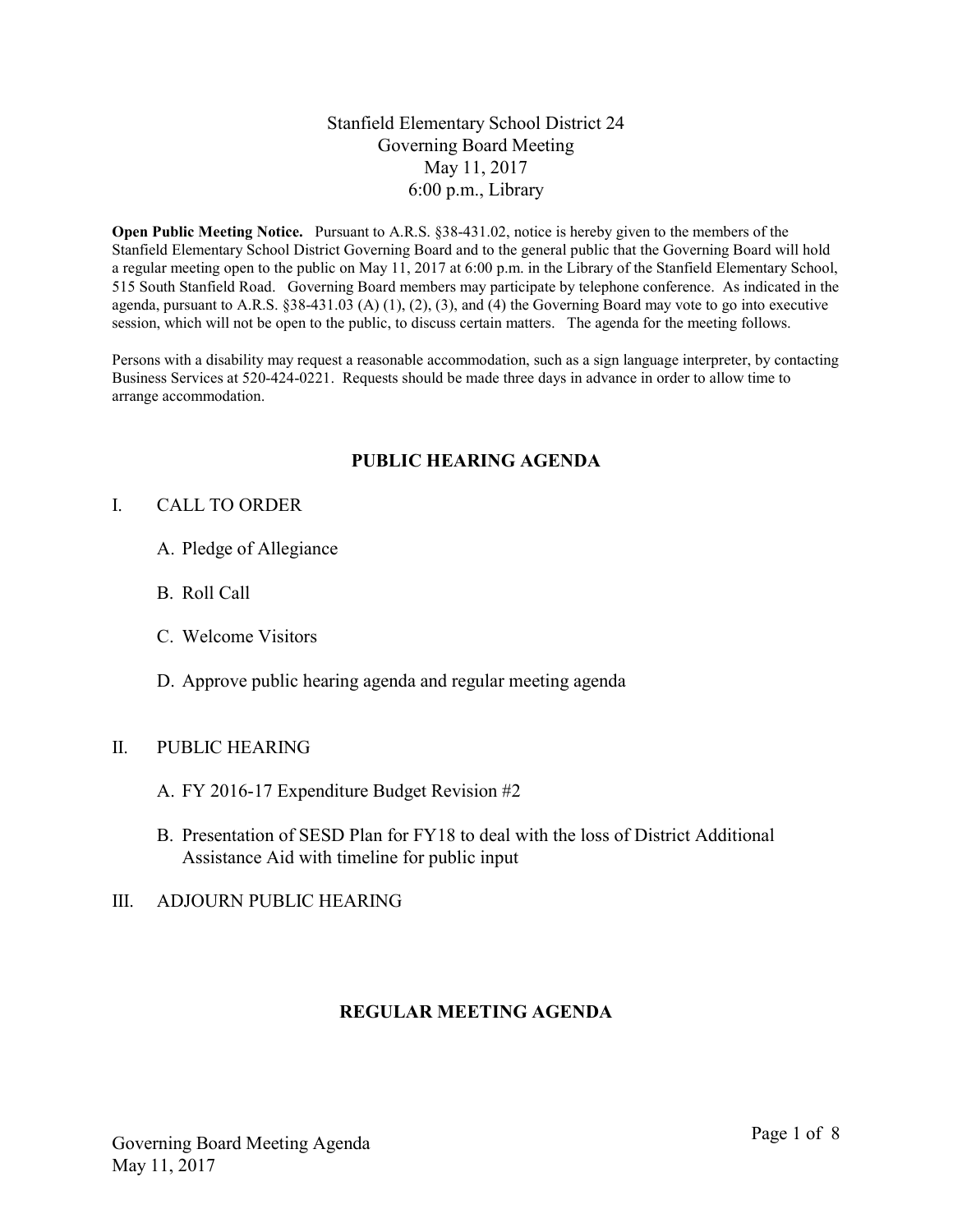## I. CALL TO ORDER REGULAR MEETING

## II. FY 2016-17 EXPENDITURE BUDGET REVISION #2 (front pocket)

A. Adopt the FY 2016-17 Expenditure Budget Revision #2

B. Authorize FY 2016-17 expenditures to exceed Program, Function, and Object section budgets.

## III. CALL TO THE PUBLIC

Guidance for Public Participation in Board Meetings is provided in Policy BEDH. The President may recognize individuals wishing to address the Board under Call to the Public or under the item on the Agenda they wish to address. Each individual will be allowed five minutes unless additional time was requested and granted in advance by the Superintendent or President. ARS 38-432.02(H) provides that Board members shall not respond to comments unless the item is on the agenda.

The Board shall not hear personal complaints against school personnel or a person connected with the district. A procedure is provided by the Board for disposition of legitimate complaints in Policies KL, KB and KLD.

# LLAMADA AL PÚBLICO

La póliza BEDH, provee una guía publica para participar en juntas de la Mesa Directiva. El presidente de la Mesa Directiva puede reconocer a los individuos que desean dirigirse a la mesa bajo llamada al público o bajo el artículo en la agenda que desean tratar. A cada individuo se le otorgaran cinco minutos de tiempo, a menos que el Presidente o Superintendente le hayan concedido tiempo adicional por adelantado. La Póliza ARS 38- 432.02 dice que ningún miembro de la mesa responderá a ningún tipo de comentarios de temas que no estén en la agenda.

La mesa no oirá quejas personales en contra de personal de la escuela o personas que tengan alguna conexión con el Distrito. Para este tipo de quejas la mesa provee otro tipo de procedimientos para la disposición de quejas legítimas las cuales se encuentran en las siguientes Pólizas KL, KB, y KLD.

## IV. APPROVAL OF MINUTES

Approve the April 13, 2017 regular governing board meeting minutes.

## V. AWARDS AND RECOGNITIONS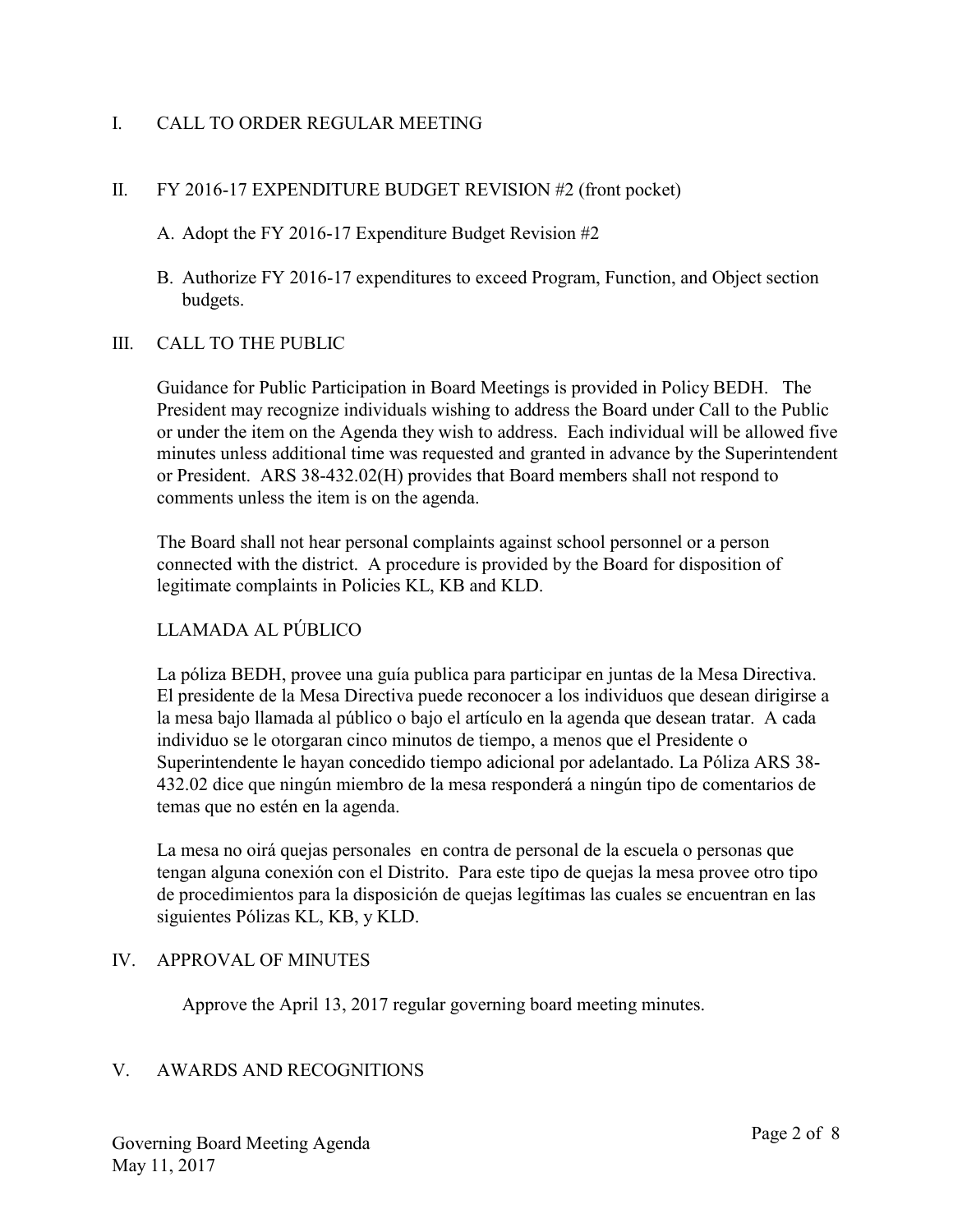A. Students of the Month, April and May

#### VI. REPORTS

- A. Superintendent's Report
	- 1. Summer Schedule
	- 2. Openings across the District
	- 3. Athletic League move for FY18
	- 4. Kinder Camp July, 2017
	- 5. GFOA Certificate of Achievement for Excellence in Financial Reporting for FY16
	- 6. Hiring timeline for FY18
- B. April Public Funds Expenditure Reports (Pages 1-4)
- C. April Student Activities Report (Page 5)
- D. Principal's Report (Page 6)
- E. Operations Support Services Reports (Pages 7-9)
	- 1. Transportation
	- 2. Technology
	- 3. Maintenance

#### VII. NEW BUSINESS ACTION ITEMS – PERSONNEL

All hiring is pending satisfactory completion of background investigation, records verification, and fingerprint report.

- A. Accept Teacher Contracts declined and resignations effective May 26, 2017: Caroline Ogutu (Page 10), Sigrid Lawyer (Page 11) and Shiela Garland (Page 12)
- B. Approve hire of Mary Wickes, Office Clerk, effective April 14, 2017
- C. Accept resignation of Douglas Bruce effective May 26, 2017 (Page 13)
- D. Approve 2016-17 extra duty contract for Justin Davis, Baseball
- E. Approve hire of Katlin Hewson, 2017-18 Teacher Contract, effective August 1, 2017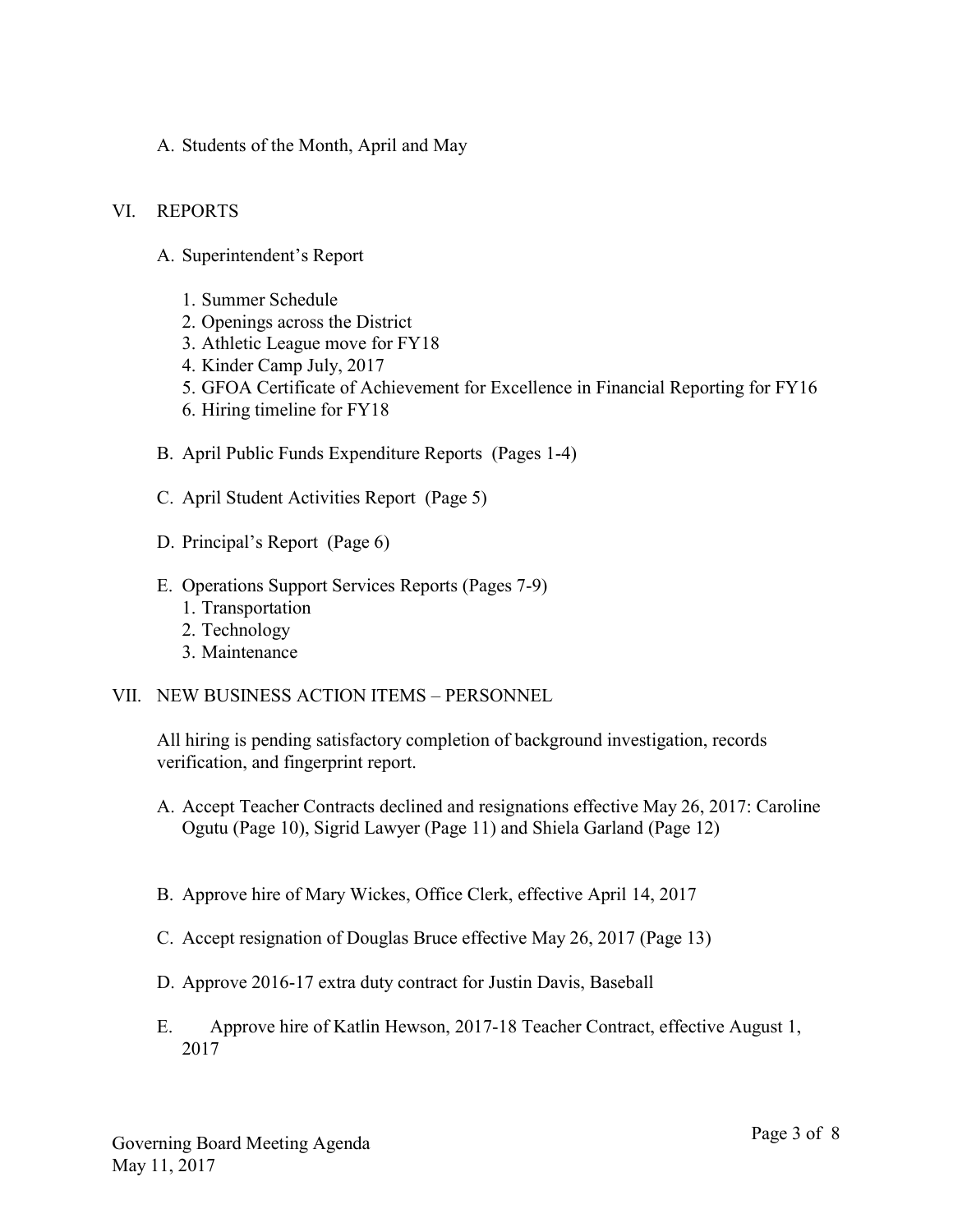- F. Approve hire of Natalie Kinman, 2017-18 Teacher Contract, effective August 1, 2017
- G. Approve hire of Shirley Nash, 2017-18 Teacher Contract, effective August 1, 2017
- H. Approve hire of Vera Sagor, 2017-18 Teacher Contract, effective August 1, 2017
- I. Approve hire of Karin Jasmin, 2017-18 Teacher Contract, effective August 1, 2017
- J. Approve extra duty for Kindergarten Kickoff Camp, July 27-28, 2017:
	- 1. Vera Koppinger-Renna
	- 2. Natalie Kinman

K. Approve Annual Notice of Termination of At-Will Appointment and Notice of At-Will Appointment Memorandum (Page 14)

- L. Approve the annual Notice of Termination of Employment effective May 26, 2017:
- 1. Frida Adams
- 2. Martha Aguirre
- 3. Amelia Armenta
- 4. Crystal Bernal
- 5. Blanca Campo Zavala
- 6. Maria Carbajal
- 7. Azucena Cruz
- 8. Samantha Dawrs
- 9. Dori Diaz
- 10. Jeanine Elshere
- 11. Tamera Garcia
- 12. Patricia Homer
- 13. Rudy Macias
- 14. Joe Mejia
- 15. James Meyer
- 16. Virginia McHaney
- 17. Christine Murray
- 18. Imelda Pelayo
- 19. Maribel Pelayo-Guevara
- 20. Janice Poma
- 21. Jose Reyes
- 22. Conchita Sanchez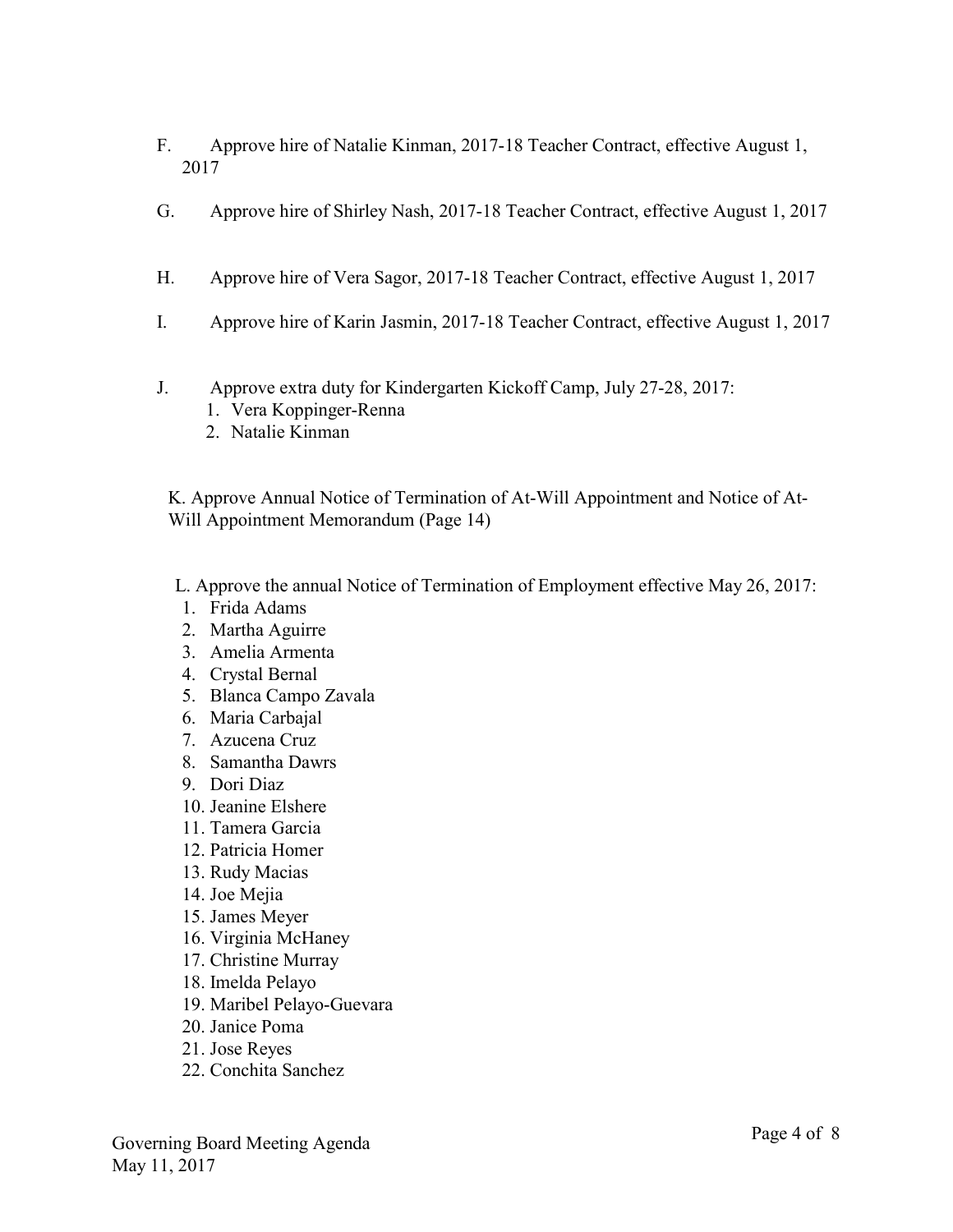- 23. Elizabeth Valdez
- 24. Mary Wickes
- M. Approve the annual Notice of Termination of Employment effective June 30, 2017:
	- 1. Lorinda El Aouita
	- 2. Justin Davis
	- 3. Dana Kim Espino
	- 4. Maurice Kerckhof
	- 5. Mariette Massoud
	- 6. Juan Manriquez
	- 7. Erlinda Martinez
	- 8. Carlos Marin
	- 9. Mariela Medel
	- 10. Vicki Morris
	- 11. Maria Jesus Romero
	- 12. Jim Tapia
	- 13. Lupe Valenzuela
	- 14. Matilda Ybarra
- N. Approve rehire, Notice of "At-Will" Appointment Returning, 189-day schedule, 1.0 FTE positions, effective August 9, 2017:
	- 1. Instructional Aide (Highly Qualified Paraprofessional)
		- a. Frida Adams
		- b. Martha Aguirre
		- c. Samantha Dawrs
		- d. Jeanine Elshere
		- e. Tamera Garcia
		- f. Rudy Macias
		- g. Virginia McHaney (0.5 FTE)
		- h. Conchita Sanchez
		- i. Adriana Hernandez
	- 2. Health Aide, Azucena Cruz
	- 3. Clerk, Mary Wickes
	- 4. Office Worker, Janice Poma
	- 5. IT Technician, Elizabeth Valdez (0.75 FTE)
	- 6. Food Service I, Crystal Bernal
	- 7. Food Service II, Maribel Pelayo-Guevera and Maria Carbajal
	- 8. Custodian, Imelda Pelayo
	- 9. Custodian, Blanca Campo Zavala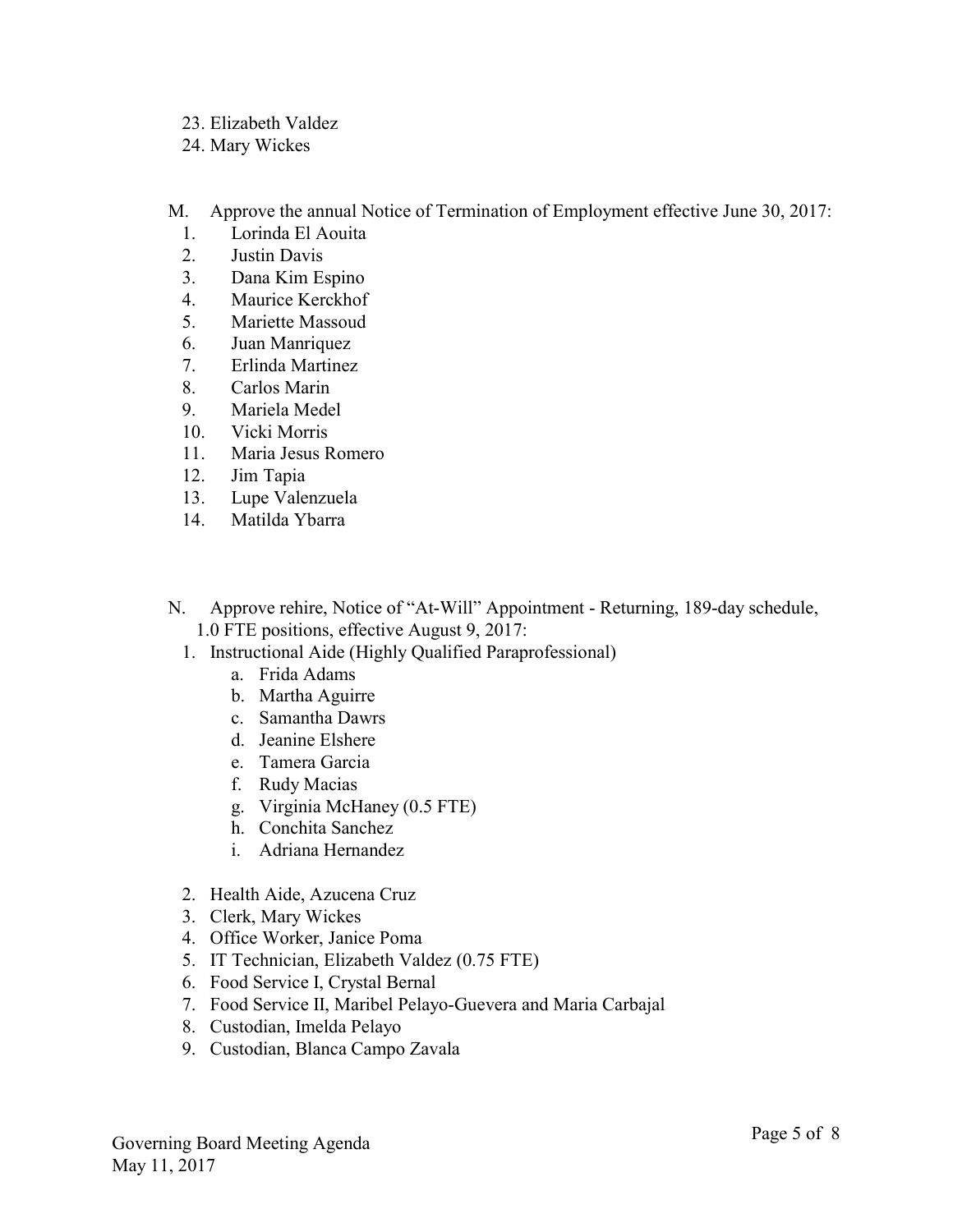- O. Approve rehire effective August 9, 2017, Notice of "At-Will" Appointment Returning, 189-day schedule:
	- 1. Patricia Homer, Bus Driver
	- 2. Dori Diaz, Bus Driver
	- 3. Joe Mejia, Bus Driver
	- 4. James Meyer, Bus Driver
	- 5. Christine Murray, Bus Driver
	- 6. Jose Reyes, Bus Driver
	- 7. Amelia Armenta, Part Time Dispatcher
	- 8. Dori Diaz, Bus Driver Trainer
- P. Approve rehire effective July 1, 2017, Notice of "At-Will" Appointment Returning, 260-day schedule, 1.0 FTE positions:
	- 1. Mariette Massoud, School Secretary
	- 2. Justin Davis, Maintenance Service Worker I
	- 3. Lorinda El Aouita, Business Services III
	- 4. Juan Manriquez, Mechanic
	- 5. Erlinda Martinez, Business Services II
	- 6. Carlos Marin, Maintenance Service Worker II
	- 7. Vicki Morris, Business Services I
	- 8. Mariela Medel, Business Services I
	- 9. Maria Jesus Romero, Custodian
	- 10. Jim Tapia, Maintenance Service Worker II
	- 11. Lupe Valenzuela, Administrative Assistant
	- 12. Matilda Ybarra, Reception/Office/Health
- Q. Approve rehire effective July 1, 2017, Notice of "At-Will" Exempt Appointment Returning, 260-day schedule, 1.0 FTE position:
	- 1. Kim Espino, Transportation Director
	- 2. Maurice Kerckhof, Technology Coordinator
- R. Approve extra-duty compensation for Aides for professional development and participation in Parent Events for FY18

S. Approve extra-duty compensation for Carrie Van Slyke for administration support tasks as assigned by the principal and the superintendent for FY18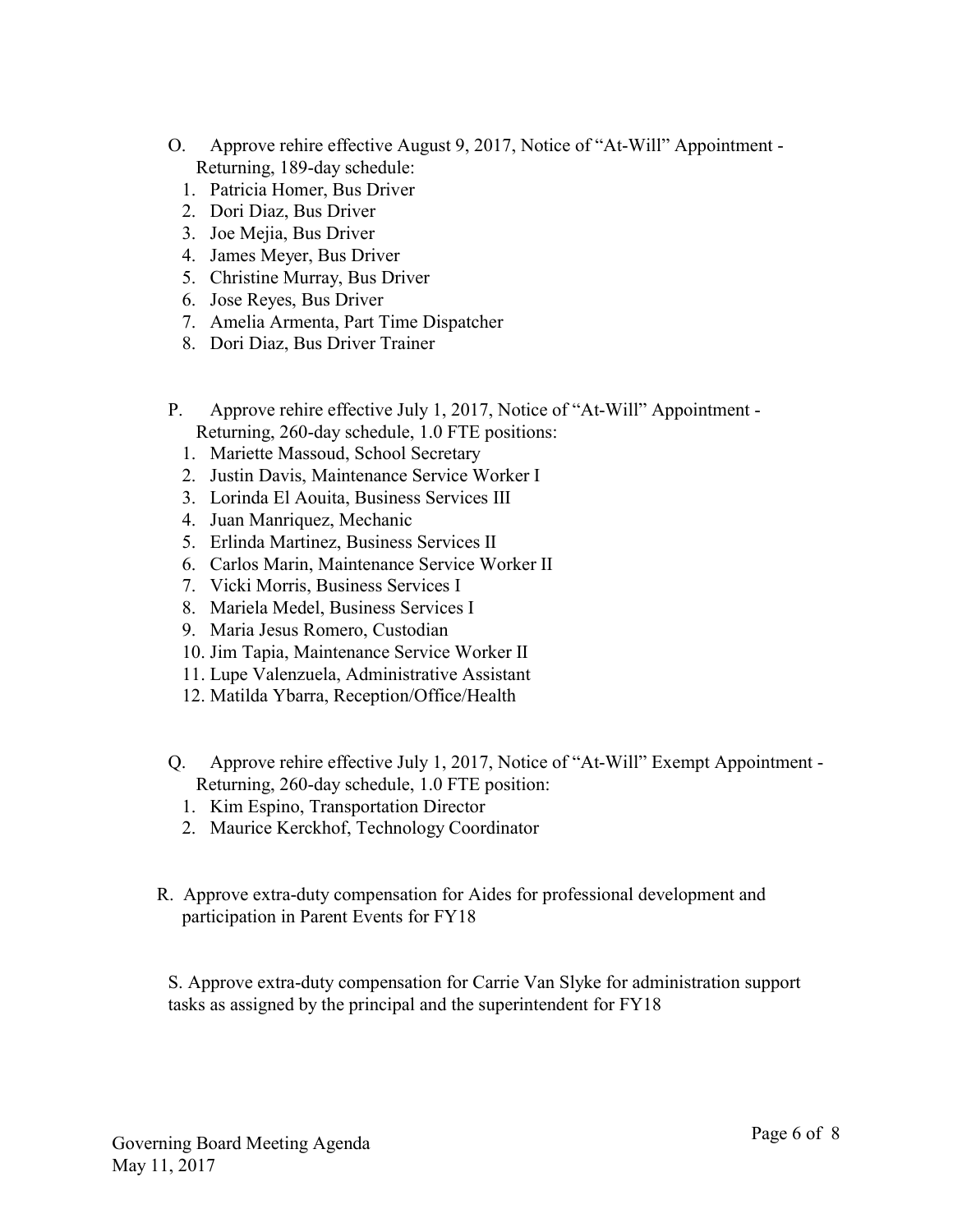- T. Approve extra-duty compensation for Adriana Hernandez and Jeanine Elshere for library set up, preparation and continued maintenance for FY18
- U. Approve Extra Duty contract for Carrie Van Slyke, Student Council, Karin Jasmin, Sped Coordinator, and Natalie Kinman, ELL Coordinator for FY18
- V. Approve Extra Duty Security and Housing Agreement between Stanfield District and Carlos Marin for FY18 (pages 15-18)

W. Approve hire of Sigrid Lawyer, 2017-18 Substitute Teacher Contract, effective August 9, 2017

## VIII. NEW BUSINESS ACTION ITEMS – BUSINESS

A. Ratify approval of payroll vouchers

|    | PV27 | \$147,244.44 |
|----|------|--------------|
| 2. | PV28 | \$145,352.05 |

## B. Ratify approval of expense vouchers

| 1. | EV1744 | \$34,103.09 |
|----|--------|-------------|
| 2. | EV1745 | \$67,253.36 |
| 3. | EV1746 | \$70.44     |
| 4. | EV1747 | \$12,662.62 |
| 5. | EV1748 | \$520.00    |
| 6. | EV1749 | \$29,463.85 |

- C. Discussion and possible action regarding the Resolution opposing the expansion of Educational Savings Accounts (SB4131) (Page 19)
- D. Approve the Direct Services Agreement between Vail Unified School District and SESD for SAIS Outreach Program for the 2017-18 school year (Pages 20-22)
- E. Approve the Intergovernmental Agreement for membership by SESD24 into the Beyond Textbooks Program through Vail Unified School District through June, 2018 for the purpose of providing curricular materials, assessments and staff development for students and teachers, and approve the basic annual